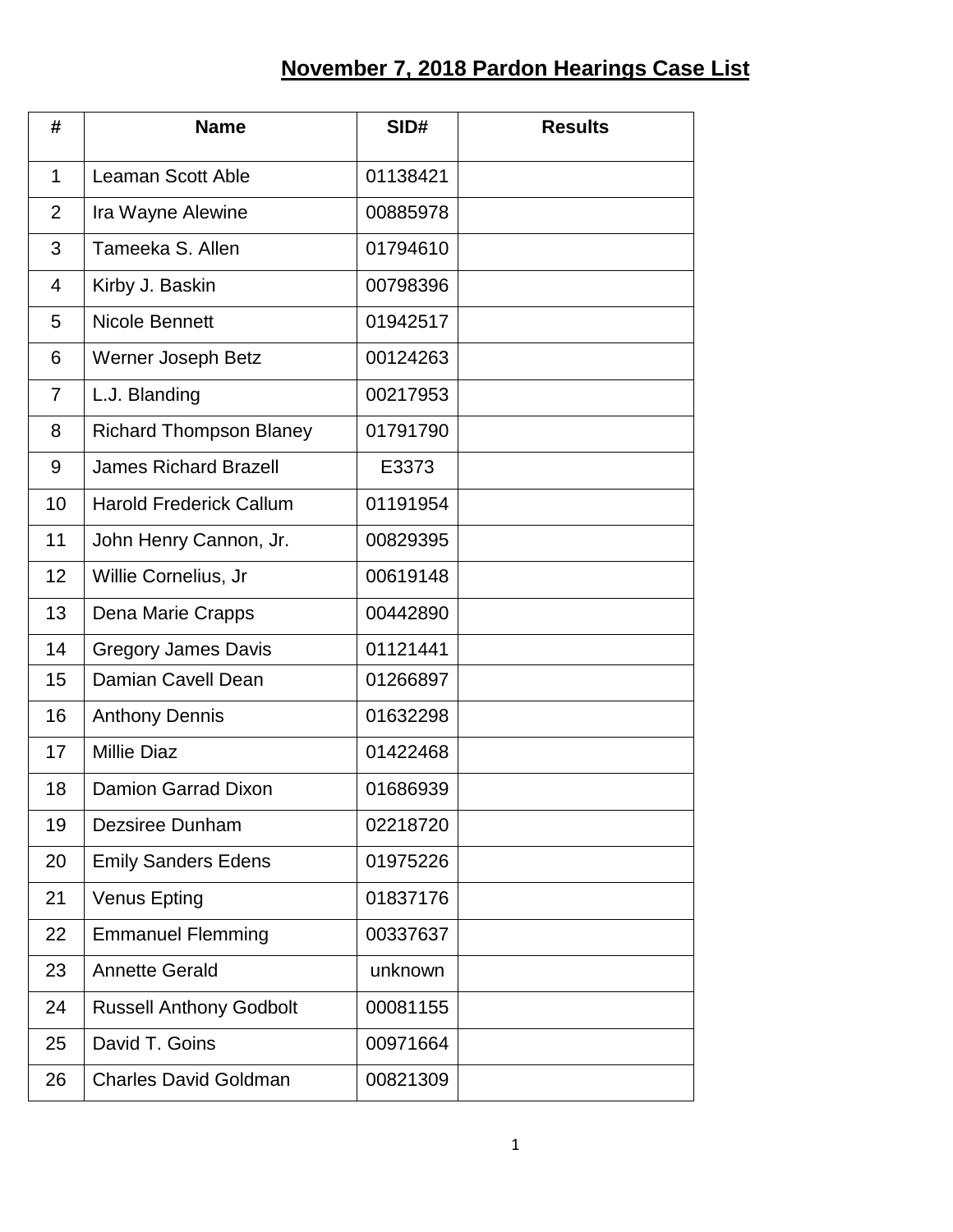## **November 7, 2018 Pardon Hearings Case List**

| 27 | <b>Christopher Aaron Good</b> | 01848777 |  |
|----|-------------------------------|----------|--|
| 28 | John Paul Green, Jr.          | 00829896 |  |
| 29 | Eric J. Greene                | 01368557 |  |
| 30 | Robert A. Grooms, Sr.         | 00136912 |  |
| 31 | <b>Craig Dyer Harris</b>      | 00216567 |  |
| 32 | Santos Naftali Hernandez      | 00985255 |  |
| 33 | <b>Lucas Dwain Howard</b>     | 02194276 |  |
| 34 | <b>Betty Howell</b>           | 00957960 |  |
| 35 | Tony L. Jenkins               | 00381947 |  |
| 36 | Christopher A. Johnson        | 02080322 |  |
| 37 | Levi James Kohavi             | 01690287 |  |
| 38 | Serge Lajeunesse              | 01322628 |  |
| 39 | <b>Buddy Brian Lynn</b>       | 00674850 |  |
| 40 | Heyward Mack, Jr.             | 00525420 |  |
| 41 | <b>Elbony McBride</b>         | 01739110 |  |
| 42 | <b>Calvin Henry Moore</b>     | 01897842 |  |
| 43 | <b>Pamela Charesse Nalley</b> | none     |  |
| 44 | Philip Hue Nicholson, Jr.     | 01849708 |  |
| 45 | Michelle S. Nunn              | 01357013 |  |
| 46 | <b>Anthony Clark Odom</b>     | 01693409 |  |
| 47 | Gary A. Owings                | 00166735 |  |
| 48 | Alan B. Oxendine              | 00495300 |  |
| 49 | Robert P. Peele, Jr.          | 00561533 |  |
| 50 | Mindi P. Pittman              | 01252446 |  |
| 51 | Larry Warren Pollard          | 00440617 |  |
| 52 | Michael A. Posey              | 00667726 |  |
| 53 | <b>Francis Hunter Pressly</b> | 00144398 |  |